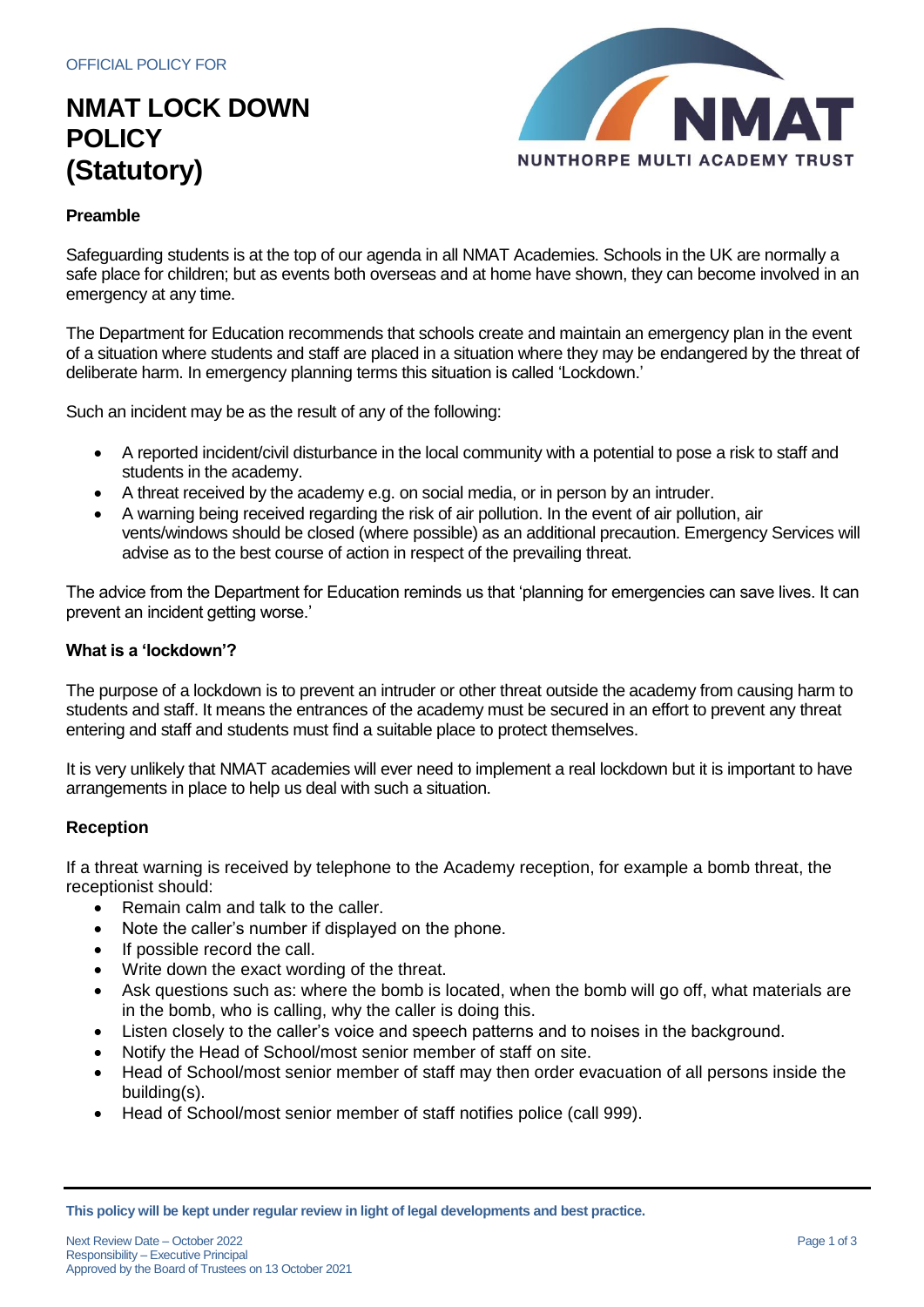# **NMAT LOCK DOWN POLICY (Statutory)**



### **Bomb Threat**

- In the case of a bomb threat the Head of School/most senior member of staff in liaison with police/emergency services will evaluate the situation and conduct appropriate evacuation procedures. These might include using the fire alarm procedure to clear the building but would depend on where the threat was perceived to be located, i.e. close to the Fire Assembly points.
- Staff will take a register after evacuation.
- No one may re-enter the building until the entire building is declared safe by the police or fire service.
- Head of School or nominated member of SLT will notify staff and students of termination of emergency.

#### **Intruder**

In the case of an intruder in the building a 'Lockdown' procedure would be initiated, including:

- All students will stay in their classrooms during teaching periods or return to a safe 'base' if during a break/lunch time. The location of these 'safe bases' will be communicated to staff and students in a similar manner as to how evacuation assembly points are publicised.
- External doors will be locked, classroom doors closed, windows closed, blinds/curtains drawn, students sit quietly out of sight (e.g. under desk or around a corner) where possible, somewhere not visible to external people.
- Register taken the office will contact each class, either in person if considered safe to do so, or by radio/phone/e-mail in turn for an attendance report.

#### **A suitable signal for lockdown**

The signal for a lockdown will be suitably distinguishable to that of an evacuation (fire drill). Any confusion may result in staff and students congregating at an assembly point, thus potentially making them more vulnerable.

#### **The signal for initiating a lock down will be by communication through radios, telephone calls and messages via Classcharts/emails.**

Communication between staff/building(s) will be maintained by radio, mobile phone or internal room phones and email.

Potentially any member of staff could be the first to raise the alarm for a lockdown, so it is important that all employees are aware of this plan.

Once the signal has been initiated the office staff, Head of School and person raising the alarm are responsible for calling the emergency services.

Teachers MUST detain students in the classroom, keeping them secure by closing windows and doors. The attendance log for the day will be located on Class Charts/SIMS.

Support staff will direct students inside the classrooms and assist teachers as appropriate. .

All staff will not allow anyone in or out of the classroom until being given the signal that it is safe to do so. Once inside a secure area, staff and students will:

**This policy will be kept under regular review in light of legal developments and best practice.**